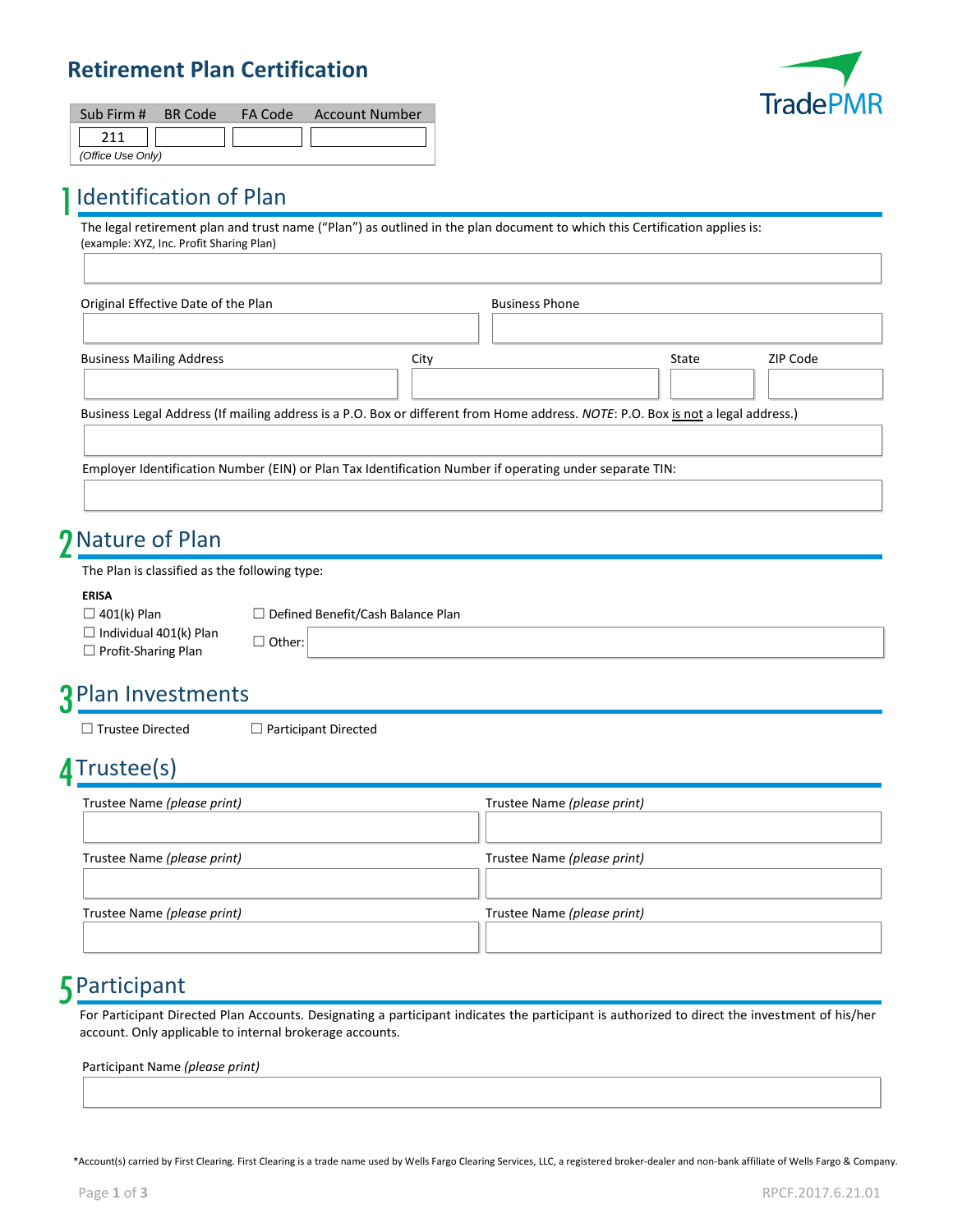In consideration of Introducing Firm accepting and agreeing to act as my broker and of First Clearing\* carrying the account(s) of the undersigned, I agree to the following with respect to any of my Plan accounts with you. Throughout this Certification, "I," "me," "my," "we," and "us" and "the undersigned" refer to authorized signers and all others who are legally obligated on this account. "You" and "your" refer to Introducing Firm and First Clearing, their subsidiaries and affiliates, officers, directors, agents, and employees.

**TRUST AND TRUSTEE REPRESENTATIONS.** The Trust and the signed Trustees (if more than one, then jointly and severally) hereby represent, warrant, and agree as follows:

- **1.** The Trust, the Trustees, the person(s) designated to give investment instructions on behalf of the Trust, and any other fiduciary with respect to the Trust will not engage in, nor permit the Trust to engage in any "prohibited transaction" (as defined by applicable statue and regulations).
- **2.** The Trust, the Trustees, the person(s) designated to give investment instructions on behalf of the Trust, and any other fiduciary with respect to the Trust will maintain all required and necessary records, and will give any documentation reasonably requested by you.
- **3.** The Plan's definition of the term "fiduciary" is not so worded as to include the normal functions of a brokerage firm, either directly by naming brokerage firms as "named fiduciaries," or indirectly within the scope of the definition.
- **4.** Only applicable to internal brokerage accounts, to the extent that a participant is designated in this Certification to direct investment of his/her Plan account, the Trustee certifies that the Plan and Trust permit self-direction of investments by the participant, including investment in one or more advisory programs maintained with/or advised by the Introducing Firm.
- 5. You do not sponsor prototype plan document services for any of the plan types listed under Nature of Plan on the previous page. You do not review, hold, or maintain any plan or trust documents, including adoption agreements, on behalf of the Plan or the employer.
- **6.** You do not serve as a Trustee, Custodian, or Plan Administrator for the Plan.
- **7.** First Clearing and Introducing Firm are not responsible for the plan administration functions, which include, but are not limited to the following:
	- a) Appointing and hiring the Trustee(s) and third party administrator/provider of their retirement Plan document. The employer will rely on their third party administrator/provider of their retirement Plan document to keep the Plan document in compliance with applicable tax rules and regulations. The account(s) for the Plan should not be funded until the Plan document has been completed and executed by the employer and Trustee of the Plan.
	- b) Withholding and remitting income taxes on distributions and disbursements from the Plan and issuing IRS 1099-Rs in accordance with applicable law.
	- c) Administering the Plan, providing Plan benefit statements to participants in accordance with the content and delivery requirements of applicable law and maintaining all Plan records, including the qualified plan document (should be kept for the life of the Plan by the plan administrator).
	- d) Overseeing all Plan fiduciaries and hired professionals to ensure they are operating in the best interest of the participants.
	- e) Determining participant eligibility.
	- f) Calculating contribution amounts.
	- g) Calculating required minimum distributions (RMDs) and deemed distributions.
	- h) Determining whether a domestic relations order is qualified and shall notify the participant and the alternate payee of its determination.
	- i) Collecting and maintaining beneficiary designation records for participants in the Plan. WFA does not provide beneficiary designation forms, retain a copy of the completed beneficiary form or include beneficiary designations on the qualified Plan account registration. The plan administrator also keeps current addresses on file for all participants who have assets in the Plan, even if no longer employed.
	- j) Providing all required applicable notices to participants and/or beneficiaries including special tax notice on distributions.
	- k) Preparing and timely filing of the applicable IRS Form 5500 for the Plan.
- 8. As fiduciary, the plan administrator and Trustee(s) are required to carry out his or her duties with respect to the Plan solely in the interest of the participants and beneficiaries. The employer must ensure that the Plan remains qualified by operating the Plan in accordance with the Plan documents and all applicable laws. Failure to carry out these duties with "due care, skill, prudence, and diligence" could result in fiduciary liability and could disqualify the Plan.
- **9.** The employer may establish one or more accounts for the Plan. The employer or the Trustee will provide the Introducing Firm with the employer identification number (EIN) or the tax identification number for the Plan if operating under separate TINs. Identification Number (EIN), which cannot be a Social Security number, for purposes of identifying all accounts related to the Plan. A sole proprietorship is required by the IRS to obtain an EIN when the sole proprietorship is establishing a pension, profit sharing, or retirement plan. (See IRS Publication 1635.)
- **10.** The Trustee's responsibilities include, but are not limited to the following:
	- a) Overseeing the Plan's assets and determining the Plan's investments are permissible according to the terms of the Plan.
	- b) Assuring that all distributions and disbursements requested are in accordance with the terms of the Plan and applicable law. Distributions and withdrawals (if permitted under the Plan) are allowed only with the Trustee's written consent on all distribution forms.

**NOTE:** Only for brokerage accounts held with the Introducing Firm, we must receive distribution instructions from the Trustee before funds may be distributed. Payments will be issued as directed by the Trustee. If there are multiple Trustees, each Trustee listed in this Certification may take such actions without the consent of the others and the signature of only one Trustee is required to effect transactions and enter into agreements under the Plan.

SUBSEQUENT CHANGES. We agree to inform you, in writing, of any amendment to either the Plan or the Trust, any change in the composition of the Trustees, or any other event which could alter the representations and certifications made above.

**Representations regarding your status as a fiduciary will be outlined in a separate agreement with Introducing Firm whereby Introducing Firm has agreed in writing to act as a fiduciary with respect to Plan assets by either exercising discretionary authority over investment of Plan assets or by providing ongoing investment advice to the Plan for a fee.**

PARTICIPANT, TRUST, AND TRUSTEE REPRESENTATIONS. The participant (if Participant is signing below), Trust, and the signed Trustees (if more than one, then jointly and severally) hereby represent, warrant, and agree as follows:

LEGAL AND TAX ADVICE. Because you and your employees are prohibited from giving the Trust legal advice, it is hereby agreed and understood that neither you or your employees or agents has any responsibility with respect to the legal or tax aspects of the Trust. The Trust represents that it has relied and will continue to rely upon its own legal and tax advisors for retirement plan design, compliance, and administration.